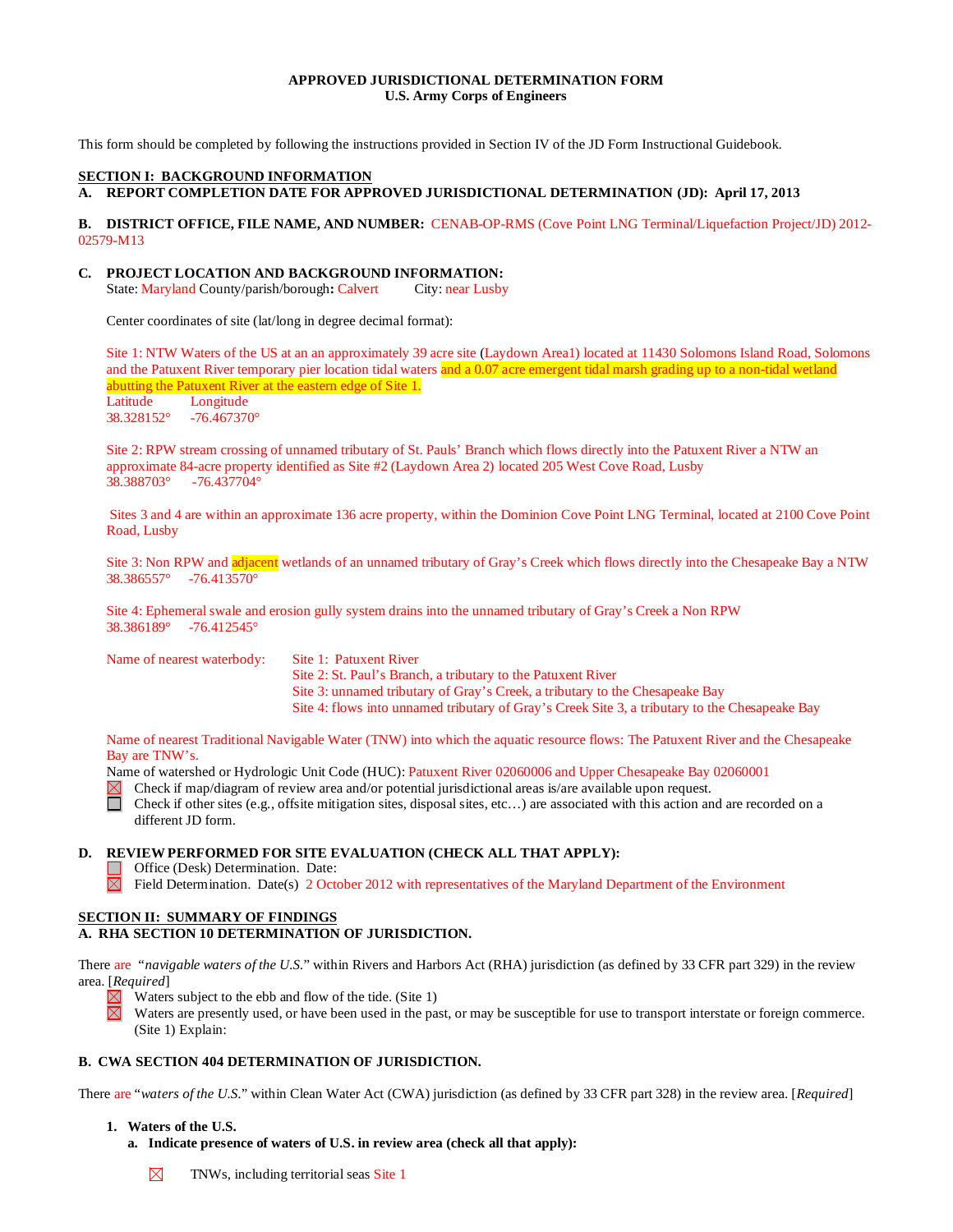|                                                                                                                                                                                                                                                                                                                                                                                                                                                                                                                                                                                                                                                                                                                                                                                                                                                                                                                           | Wetlands adjacent to TNWs There is a 0.07 acre emergent tidal marsh grading up to a non-tidal wetland abutting the<br>⊠<br>Patuxent River at the eastern edge of Site 1, the wetlands are not within the impact area of Laydown Area 1                                                                                                                                                                                                                                                                                                                                                                                                                                                                                                                                                                                        |  |  |  |
|---------------------------------------------------------------------------------------------------------------------------------------------------------------------------------------------------------------------------------------------------------------------------------------------------------------------------------------------------------------------------------------------------------------------------------------------------------------------------------------------------------------------------------------------------------------------------------------------------------------------------------------------------------------------------------------------------------------------------------------------------------------------------------------------------------------------------------------------------------------------------------------------------------------------------|-------------------------------------------------------------------------------------------------------------------------------------------------------------------------------------------------------------------------------------------------------------------------------------------------------------------------------------------------------------------------------------------------------------------------------------------------------------------------------------------------------------------------------------------------------------------------------------------------------------------------------------------------------------------------------------------------------------------------------------------------------------------------------------------------------------------------------|--|--|--|
|                                                                                                                                                                                                                                                                                                                                                                                                                                                                                                                                                                                                                                                                                                                                                                                                                                                                                                                           | Relatively permanent waters <sup>1</sup> (RPWs) that flow directly or indirectly into TNWs Site 2<br>$\boxtimes$<br>Wetlands directly abutting RPWs that flow directly or indirectly into TNWs Site 2                                                                                                                                                                                                                                                                                                                                                                                                                                                                                                                                                                                                                         |  |  |  |
|                                                                                                                                                                                                                                                                                                                                                                                                                                                                                                                                                                                                                                                                                                                                                                                                                                                                                                                           | $\boxtimes$<br>Non-RPWs that flow directly or indirectly into TNWs<br>Site 3<br>$\mathbf{X}$<br>Wetlands adjacent to non-RPWs that flow directly or indirectly into TNWs Site 3                                                                                                                                                                                                                                                                                                                                                                                                                                                                                                                                                                                                                                               |  |  |  |
|                                                                                                                                                                                                                                                                                                                                                                                                                                                                                                                                                                                                                                                                                                                                                                                                                                                                                                                           | Wetlands adjacent to but not directly abutting RPWs that flow directly or indirectly into TNWs<br>$\Box$<br>$\Box$<br>Impoundments of jurisdictional waters<br>Isolated (interstate or intrastate) waters, including isolated wetlands                                                                                                                                                                                                                                                                                                                                                                                                                                                                                                                                                                                        |  |  |  |
|                                                                                                                                                                                                                                                                                                                                                                                                                                                                                                                                                                                                                                                                                                                                                                                                                                                                                                                           | b. Identify (estimate) size of waters of the U.S. in the review area: The size of Site #1 is approximately 39 acres.<br>Non-wetland waters:<br>linear feet:<br>width (ft) and/or 3 acres of open water within the impact area of the temporary pier                                                                                                                                                                                                                                                                                                                                                                                                                                                                                                                                                                           |  |  |  |
|                                                                                                                                                                                                                                                                                                                                                                                                                                                                                                                                                                                                                                                                                                                                                                                                                                                                                                                           | Wetlands: acres.                                                                                                                                                                                                                                                                                                                                                                                                                                                                                                                                                                                                                                                                                                                                                                                                              |  |  |  |
|                                                                                                                                                                                                                                                                                                                                                                                                                                                                                                                                                                                                                                                                                                                                                                                                                                                                                                                           | Identify (estimate) size of waters of the U.S. in the review area: The size of Site #2 is approximately 84 acres.<br>Non-wetland waters: 598 linear feet:<br>width (ft) and/or<br>Wetlands: 1.59 acres                                                                                                                                                                                                                                                                                                                                                                                                                                                                                                                                                                                                                        |  |  |  |
|                                                                                                                                                                                                                                                                                                                                                                                                                                                                                                                                                                                                                                                                                                                                                                                                                                                                                                                           | Sites 3 and 4 are located within the fenced Dominion Cove Terminal which is approximately 136 acres.<br>Identify (estimate) size of waters of the U.S. in the review area:<br>Site 3 Non-wetland waters: 293 linear feet:<br>width (ft) and/or<br>Wetlands: 0.06 acre.                                                                                                                                                                                                                                                                                                                                                                                                                                                                                                                                                        |  |  |  |
|                                                                                                                                                                                                                                                                                                                                                                                                                                                                                                                                                                                                                                                                                                                                                                                                                                                                                                                           | Identify (estimate) size of waters of the U.S. in the review area:<br>Site 4 Ephemeral channel and pipe: 857 linear feet<br>Wetlands                                                                                                                                                                                                                                                                                                                                                                                                                                                                                                                                                                                                                                                                                          |  |  |  |
|                                                                                                                                                                                                                                                                                                                                                                                                                                                                                                                                                                                                                                                                                                                                                                                                                                                                                                                           | c. Limits (boundaries) of jurisdiction based on:<br>Elevation of established OHWM for Sites #1 shoreline and tidal wetlands, Site #2 waters and Site #3 waters only.                                                                                                                                                                                                                                                                                                                                                                                                                                                                                                                                                                                                                                                          |  |  |  |
| Non-regulated waters/wetlands (check if applicable): <sup>2</sup><br>2.<br>Potentially jurisdictional waters were assessed within the review area and determined to be not jurisdictional. Explain: Site 4<br>⊠<br>is an ephemeral swale and existing concrete pipe under the Terminal service road. On the higher flat ground the swale does<br>not have a high water mark or contain any hydric soils or wetland vegetation. The source of flow in the swale is dependent on<br>storm flow from the upland parking areas, road and a small storm water pond. After the swale reaches the steeper slope the<br>swale takes on the characteristics of an erosional gully. This swale and erosional feature system was the subject of a previous<br>CENAB-OP-RMS (DOMINION/COVE POINT TERMINAL/ JD) 2005-01430-19, dated 21 March 2005 which determined<br>that the subject ephemeral system was not a regulated waterway. |                                                                                                                                                                                                                                                                                                                                                                                                                                                                                                                                                                                                                                                                                                                                                                                                                               |  |  |  |
|                                                                                                                                                                                                                                                                                                                                                                                                                                                                                                                                                                                                                                                                                                                                                                                                                                                                                                                           | There are no abutting or adjacent wetlands at the drainage pattern area. The swale and erosion gully system has no sorting of<br>bed material. There are no boulders, stone, cobble or gravel in the drainage; there are no pool areas or woody debris. The<br>following stream geomorphology was absent: continuous bed and bank, sinuosity; riffle-pool sequence; substrate sorting;<br>depositional bars or benches; braided channels; and grade controls. The drainage is set within a natural step slope area with a<br>2-foot erosion cut at the lower end of the drainage. It had rained within the previous few days in the area and there was no<br>water in the channel (even the intermittent channel was dry). There were no crayfish, snails, fish, amphibians or wetland<br>vegetation observed in the channel. |  |  |  |
|                                                                                                                                                                                                                                                                                                                                                                                                                                                                                                                                                                                                                                                                                                                                                                                                                                                                                                                           | There is no evidence that flow within this system is fed by groundwater and the character of the swale bottom is upland<br>grasses and erosion gully bottom was scoured bear soil with no vegetation. There were no sand bars, gravel bottom nor<br>sediment mixing. The swale is located in the grassed area at the head of the system flowing into the ephemeral erosion gully<br>which is within a forested area and the forested drainage area is approximately 2.5 acres. There is no OHWM. The upland                                                                                                                                                                                                                                                                                                                   |  |  |  |

drainage pattern does not have jurisdictional stream characteristics and the areas do not meet the criteria in the 1987 Corps of Engineers Wetland Delineation Manual and/or appropriate Regional Supplements. The swale and erosion gully features are consistent with the non-jurisdictional definitions contained in the U.S. Army Corps of Engineers Jurisdictional Determination Form Instructional Guidebook.

# **SECTION III: CWA ANALYSIS**

<span id="page-1-0"></span><sup>&</sup>lt;sup>1</sup> For purposes of this form, an RPW is defined as a tributary that is not a TNW and that typically flows year-round or has continuous flow at least "seasonally" (e.g., typically 3 months).<br><sup>2</sup> Supporting documentation is presented in Section III.F.

<span id="page-1-1"></span>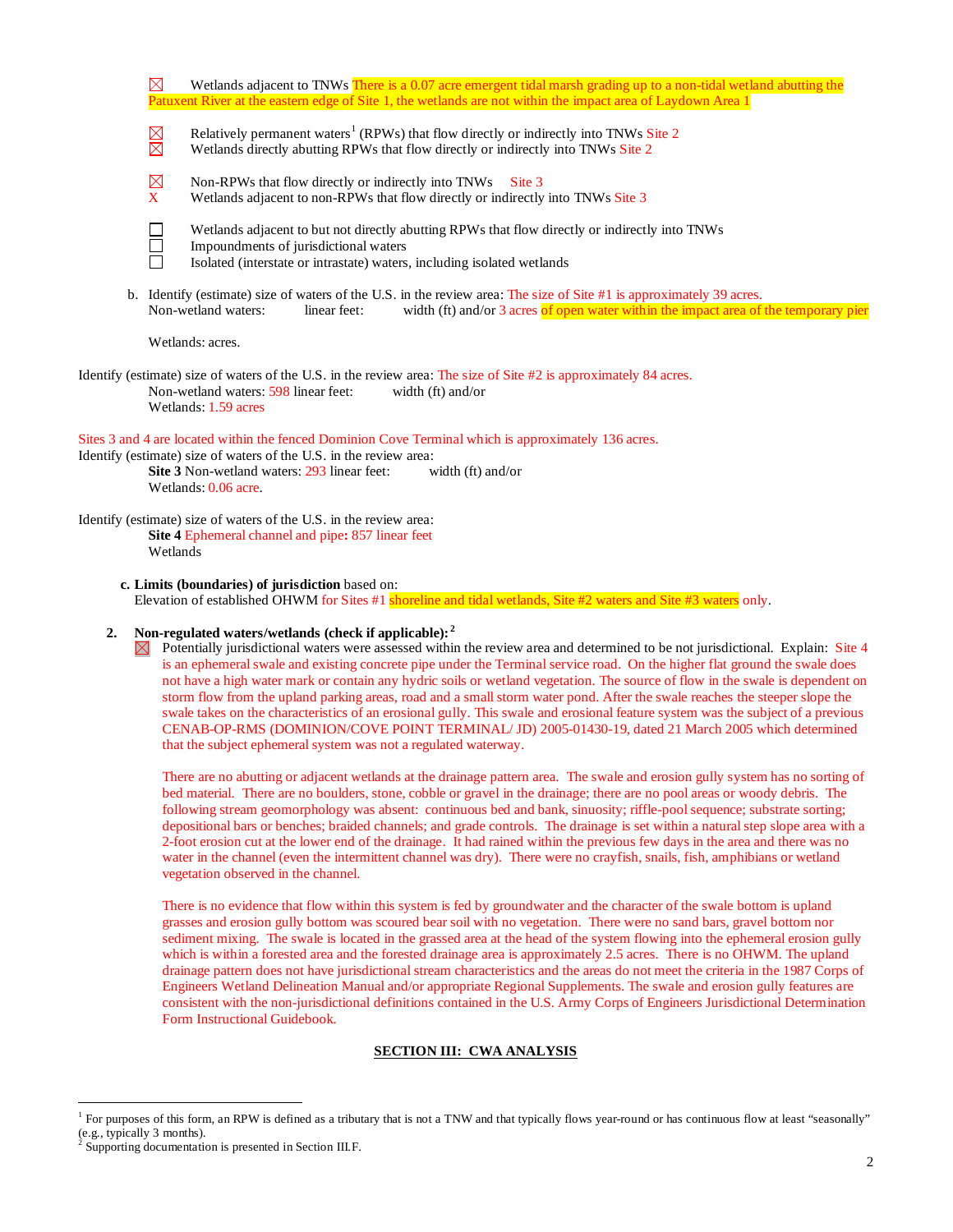### **A. TNWs AND WETLANDS ADJACENT TO TNWs**

**The agencies will assert jurisdiction over TNWs and wetlands adjacent to TNWs. If the aquatic resource is a TNW, complete Section III.A.1 and Section III.D.1. only; if the aquatic resource is a wetland adjacent to a TNW, complete Sections III.A.1 and 2 and Section III.D.1.; otherwise, see Section III.B below**.

### **1. TNW**

Identify TNW: Site 1 is the Patuxent River a tidal water body flowing into the Chesapeake Bay

Summarize rationale supporting determination:.

**2. Wetland adjacent to TNW** 

Summarize rationale supporting conclusion that wetland is "adjacent": There is a 0.07 acre emergent tidal marsh grading up to a non-tidal wetland abutting the Patuxent River at the eastern edge of Site 1.

# **B. CHARACTERISTICS OF TRIBUTARY (THAT IS NOT A TNW) AND ITS ADJACENT WETLANDS (IF ANY):**

**This section summarizes information regarding characteristics of the tributary and its adjacent wetlands, if any, and it helps determine whether or not the standards for jurisdiction established under Rapanos have been met.** 

**The agencies will assert jurisdiction over non-navigable tributaries of TNWs where the tributaries are "relatively permanent waters" (RPWs), i.e. tributaries that typically flow year-round or have continuous flow at least seasonally (e.g., typically 3 months). A wetland that directly abuts an RPW is also jurisdictional. If the aquatic resource is not a TNW, but has year-round (perennial) flow, skip to Section III.D.2. If the aquatic resource is a wetland directly abutting a tributary with perennial flow, skip to Section III.D.4.** 

**A wetland that is adjacent to but that does not directly abut an RPW requires a significant nexus evaluation.** Corps districts and EPA regions will include in the record any available information that documents the existence of a significant nexus between a relatively permanent tributary that is not perennial (and its adjacent wetlands if any) and a traditional navigable water, even though a significant nexus finding is not required as a matter of law.

**If the waterbody[3](#page-2-0) is not an RPW, or a wetland directly abutting an RPW, a JD will require additional data to determine if the waterbody has a significant nexus with a TNW. If the tributary has adjacent wetlands, the significant nexus evaluation must consider the tributary in combination with all of its adjacent wetlands. This significant nexus evaluation that combines, for analytical purposes, the tributary and all of its adjacent wetlands is used whether the review area identified in the JD request is the tributary, or its adjacent wetlands, or both. If the JD covers a tributary with adjacent wetlands, complete Section III.B.1 for the tributary, Section III.B.2 for any onsite wetlands, and Section III.B.3 for all wetlands adjacent to that tributary, both onsite and offsite. The determination whether a significant nexus exists is determined in Section III.C below.**

- 1. **PWCharacteristics of non-TNWs that flow directly or indirectly into TNW** Site 3 non- RPW
	- (i) General Area Conditions: Watershed size: 10 acres Pick List Drainage area: **Pick List** Average annual rainfall: inches Average annual snowfall: inches

# **(ii) Physical Characteristics:**

.

(a) Relationship with TNW:

 $\Box$  Tributary flows directly into TNW. Tributary flows through two tributaries before entering TNW.Unnamed tributary flows into Gray's Creek which flows directly into the Chesapeake Bay a tidal waterbody Project waters are **Pick List** river miles from TNW. Project waters are **Pick List** river miles from RPW. Project waters are **Pick List** aerial (straight) miles from TNW. Project waters are **Pick List** aerial (straight) miles from RPW. Project waters cross or serve as state boundaries. Explain: Identify flow route to  $TNW^4$  $TNW^4$ :  $\qquad \qquad$ . Tributary stream order, if known: Unnamed tributary flows into Gray's Creek which flows directly into the Chesapeake Bay is a NTW tidal waterbody

<span id="page-2-0"></span><sup>&</sup>lt;sup>3</sup> Note that the Instructional Guidebook contains additional information regarding swales, ditches, washes, and erosional features generally and in the arid West.

<span id="page-2-1"></span><sup>4</sup> Flow route can be described by identifying, e.g., tributary a, which flows through the review area, to flow into tributary b, which then flows into TNW.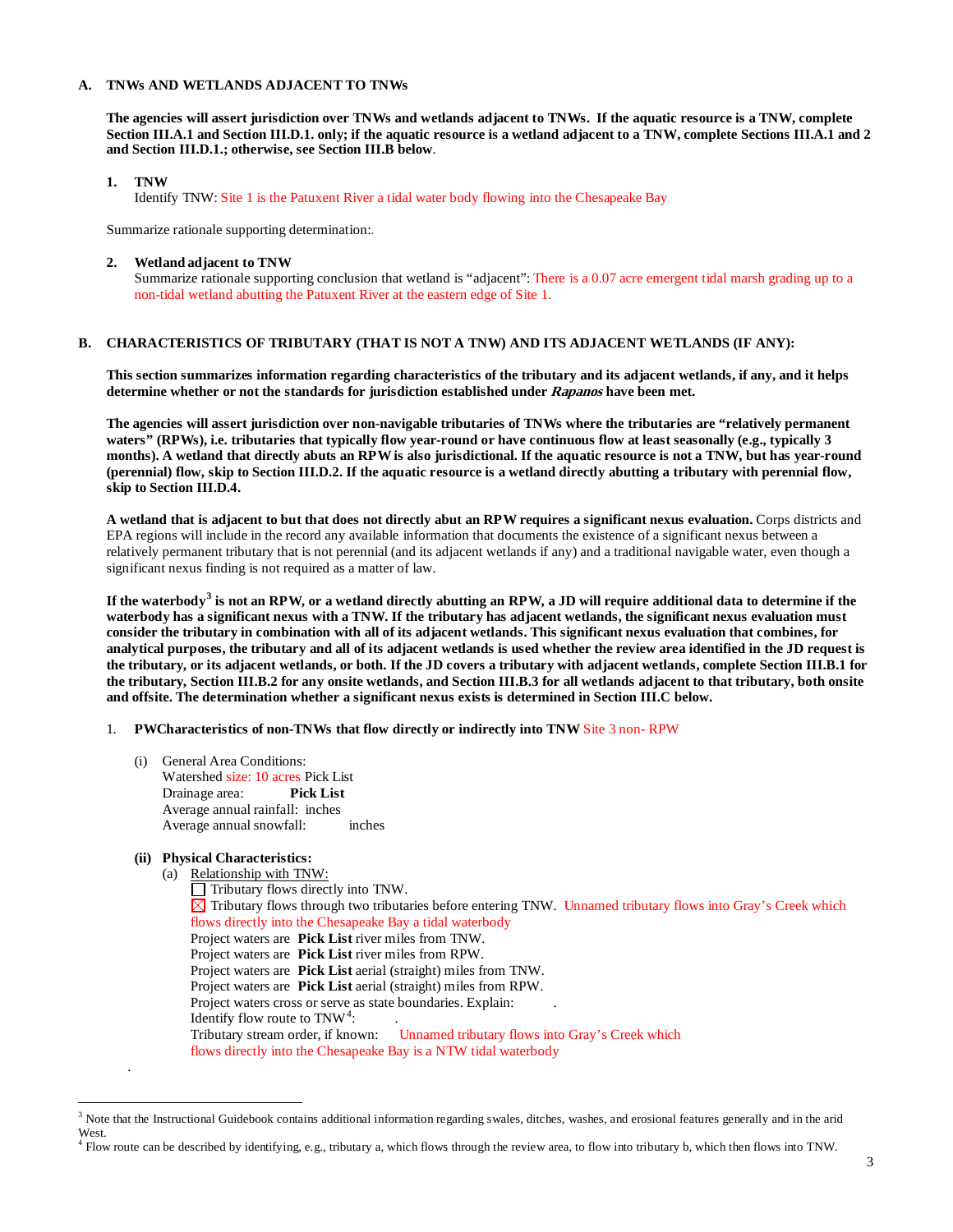|                                                                                                                                                       | (b) General Tributary Characteristics (check all that apply):<br>Tributary is:<br>$\boxtimes$ Natural<br>Artificial (man-made). Explain:<br>Manipulated (man-altered). Explain:                                                                                                                                                                                                                                                                                                                                                                                                                                                                                                                   |  |  |  |  |  |
|-------------------------------------------------------------------------------------------------------------------------------------------------------|---------------------------------------------------------------------------------------------------------------------------------------------------------------------------------------------------------------------------------------------------------------------------------------------------------------------------------------------------------------------------------------------------------------------------------------------------------------------------------------------------------------------------------------------------------------------------------------------------------------------------------------------------------------------------------------------------|--|--|--|--|--|
| Tributary properties with respect to top of bank (estimate):<br>Average width: 2 feet<br>Average depth: 1 foot<br>Average side slopes: 2:1 Pick List. |                                                                                                                                                                                                                                                                                                                                                                                                                                                                                                                                                                                                                                                                                                   |  |  |  |  |  |
|                                                                                                                                                       | Primary tributary substrate composition (check all that apply):<br>$\boxtimes$ Silts<br>$\boxtimes$ Sands<br>Concrete<br>$\sqcap$ Cobbles<br>Gravel<br>Muck<br>Bedrock<br>Vegetation. Type/% cover:<br>Other. Explain:                                                                                                                                                                                                                                                                                                                                                                                                                                                                            |  |  |  |  |  |
|                                                                                                                                                       | Tributary condition/stability [e.g., highly eroding, sloughing banks]. Explain: eroded banks with visible ground water.<br>Presence of run/riffle/pool complexes. Explain:<br>Tributary geometry: Pick List<br>Tributary gradient (approximate average slope): 2-4 %                                                                                                                                                                                                                                                                                                                                                                                                                              |  |  |  |  |  |
| (c)                                                                                                                                                   | Flow:<br>Tributary provides for: Pick List intermittant flow from surface runoff and groundwater<br>Estimate average number of flow events in review area/year: Pick List<br>Describe flow regime:<br>Other information on duration and volume:                                                                                                                                                                                                                                                                                                                                                                                                                                                   |  |  |  |  |  |
|                                                                                                                                                       | Surface flow is: Pick List. Characteristics:                                                                                                                                                                                                                                                                                                                                                                                                                                                                                                                                                                                                                                                      |  |  |  |  |  |
|                                                                                                                                                       | Subsurface flow: Pick List. Explain findings: visible ground flow in the stream during the dry season site<br>inpsection.<br>$\Box$ Dye (or other) test performed:                                                                                                                                                                                                                                                                                                                                                                                                                                                                                                                                |  |  |  |  |  |
|                                                                                                                                                       | Tributary has (check all that apply):<br>$\boxtimes$ Bed and banks<br>$\boxtimes$ OHWM <sup>5</sup> (check all indicators that apply):<br>$\boxtimes$ clear, natural line impressed on the bank<br>the presence of litter and debris<br>$\Box$ changes in the character of soil<br>destruction of terrestrial vegetation<br>shelving<br>the presence of wrack line<br>vegetation matted down, bent, or absent<br>sediment sorting<br>$\boxtimes$<br>leaf litter disturbed or washed away<br>scour<br>sediment deposition<br>multiple observed or predicted flow events<br>water staining<br>abrupt change in plant community<br>$\Box$ other (list):<br>Discontinuous OHWM. <sup>6</sup> Explain: |  |  |  |  |  |
|                                                                                                                                                       | If factors other than the OHWM were used to determine lateral extent of CWA jurisdiction (check all that apply):<br>High Tide Line indicated by:<br>Mean High Water Mark indicated by:<br>oil or scum line along shore objects<br>survey to available datum;<br>fine shell or debris deposits (foreshore)<br>physical markings;<br>physical markings/characteristics<br>vegetation lines/changes in vegetation types.<br>tidal gauges<br>other (list):                                                                                                                                                                                                                                            |  |  |  |  |  |
|                                                                                                                                                       | (iii) Chemical Characteristics:<br>Characterize tributary (e.g., water color is clear, discolored, oily film; water quality; general watershed characteristics, etc.).<br>Explain: clear water color.<br>Identify specific pollutants, if known:                                                                                                                                                                                                                                                                                                                                                                                                                                                  |  |  |  |  |  |

# **(iv) Biological Characteristics. Channel supports (check all that apply):**

 $\boxtimes$  Riparian corridor. Characteristics (type, average width):

<span id="page-3-1"></span><span id="page-3-0"></span> <sup>5</sup> A natural or man-made discontinuity in the OHWM does not necessarily sever jurisdiction (e.g., where the stream temporarily flows underground, or where the OHWM has been removed by development or agricultural practices). Where there is a break in the OHWM that is unrelated to the waterbody's flow regime (e.g., flow over a rock outcrop or through a culvert), the agencies will look for indicators of flow above and below the break. <sup>6</sup>  $6\degree$ ibid.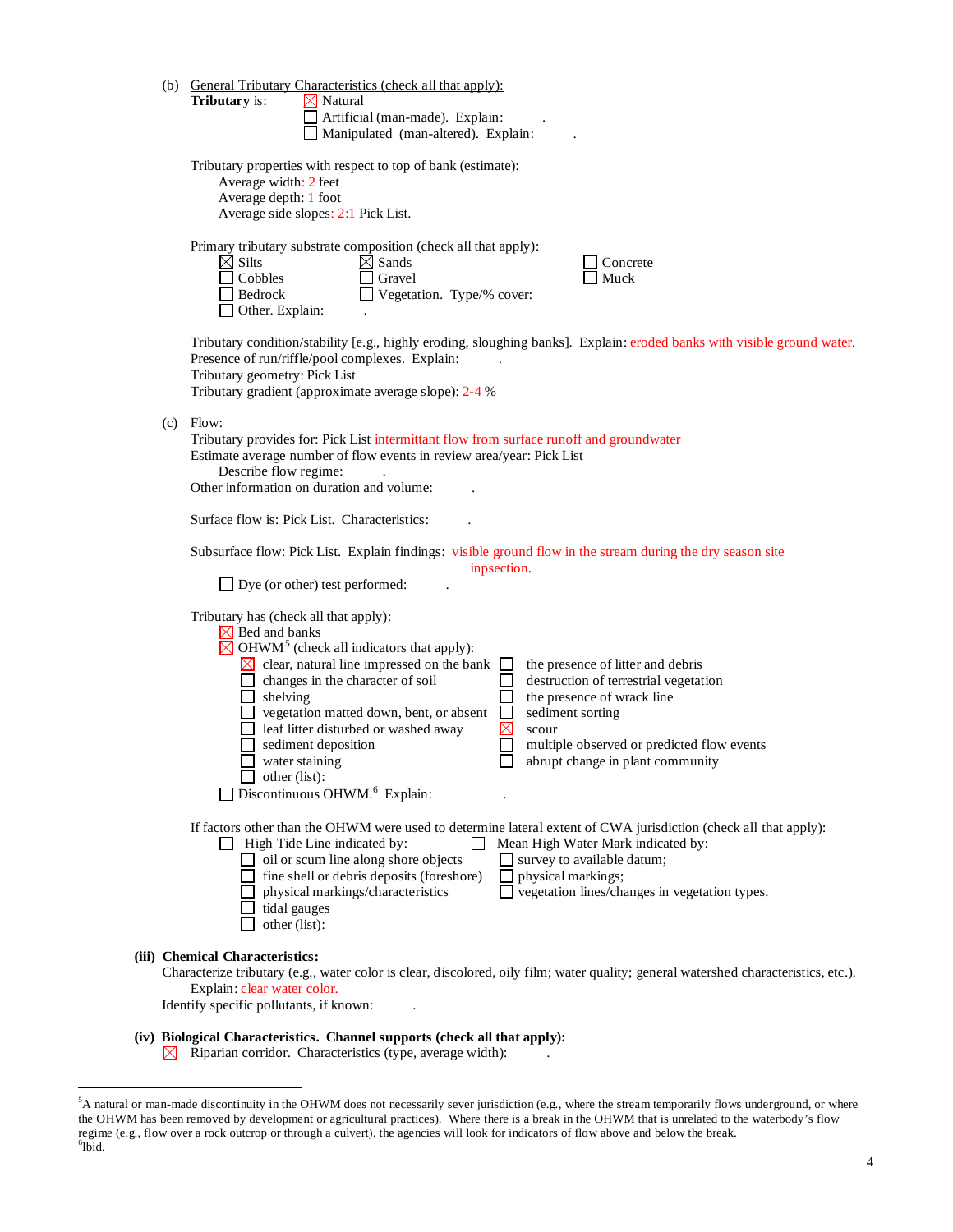- $\boxtimes$  Wetland fringe. Characteristics:
- Habitat for:
	- $\hfill\Box$  <br> Federally Listed species. Explain findings:
	- Fish/spawn areas. Explain findings:
	- Other environmentally-sensitive species. Explain findings: .
		- $\Box$  Aquatic/wildlife diversity. Explain findings:

#### **2. Characteristics of wetlands adjacent to non-TNW that flow directly or indirectly into TNW** Site 3 non-RPW

#### **(i) Physical Characteristics:**

- (a) General Wetland Characteristics: Properties: Wetland size: 0.06 acres Wetland type. Explain:emergent. Wetland quality. Explain: Project wetlands cross or serve as state boundaries. Explain: .
- (b) General Flow Relationship with Non-TNW: Flow is: **Pick List**. Explain: intermittent flow.

Surface flow is**: Pick List**  Characteristics: intermittent flow

Subsurface flow: **Pick List**. Explain findings: intermittent flow Dye (or other) test performed: subsurface flow was visible during site inspection during dry season.

(c) Wetland Adjacency Determination with Non-TNW:

Directly abutting ⊠

Not directly abutting

Discrete wetland hydrologic connection. Explain:

- $\Box$  Ecological connection. Explain:
- $\Box$  Separated by berm/barrier. Explain:

## (d) Proximity (Relationship) to TNW

Project wetlands are **Pick List** river miles from TNW. Project waters are **Pick List** aerial (straight) miles from TNW. Flow is from: **Pick List.** Estimate approximate location of wetland as within the **Pick List** floodplain.

#### **(ii) Chemical Characteristics:**

Characterize wetland system (e.g., water color is clear, brown, oil film on surface; water quality; general watershed characteristics; etc.). Explain: water color is clear Identify specific pollutants, if known: .

#### **(iii) Biological Characteristics. Wetland supports (check all that apply):**

- Riparian buffer. Characteristics (type, average width): . ⊠⊦
	- Vegetation type/percent cover. Explain: .
- $\Box$  Habitat for:
	- $\Box$  Federally Listed species. Explain findings:
	- Fish/spawn areas. Explain findings:
	- Other environmentally-sensitive species. Explain findings: .
	- $\Box$  Aquatic/wildlife diversity. Explain findings:

# **3. Characteristics of all wetlands adjacent to the tributary (if any)**

All wetland(s) being considered in the cumulative analysis: **Pick List**

Approximately ( ) acres in total are being considered in the cumulative analysis. For each wetland, specify the following:

| Directly abuts? (Y/N) | Size (in acres) | Directly abuts? $(Y/N)$ | Size (in acres) |
|-----------------------|-----------------|-------------------------|-----------------|
| yes                   | 2.06            |                         |                 |

Summarize overall biological, chemical and physical functions being performed: .

# **C. SIGNIFICANT NEXUS DETERMINATION**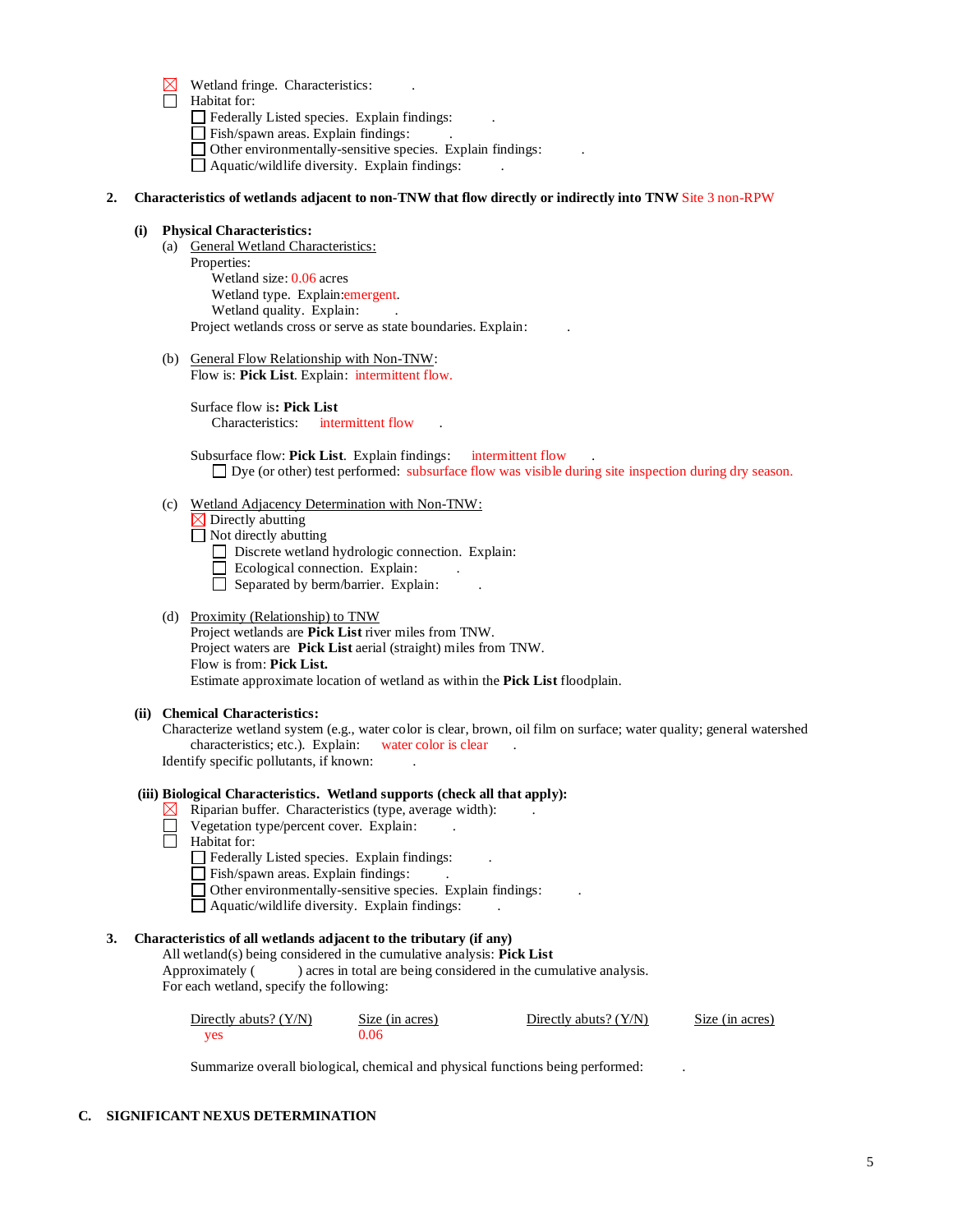**A significant nexus analysis will assess the flow characteristics and functions of the tributary itself and the functions performed by any wetlands adjacent to the tributary to determine if they significantly affect the chemical, physical, and biological integrity of a TNW. For each of the following situations, a significant nexus exists if the tributary, in combination with all of its adjacent wetlands, has more than a speculative or insubstantial effect on the chemical, physical and/or biological integrity of a TNW. Considerations when evaluating significant nexus include, but are not limited to the volume, duration, and frequency of the flow of water in the tributary and its proximity to a TNW, and the functions performed by the tributary and all its adjacent wetlands. It is not appropriate to determine significant nexus based solely on any specific threshold of distance (e.g. between a tributary and its adjacent wetland or between a tributary and the TNW). Similarly, the fact an adjacent wetland lies within or outside of a floodplain is not solely determinative of significant nexus.** 

**Draw connections between the features documented and the effects on the TNW, as identified in the** *Rapanos* **Guidance and discussed in the Instructional Guidebook. Factors to consider include, for example:**

**Site 3:**

- Does the tributary, in combination with its adjacent wetlands (if any), have the capacity to carry pollutants or flood waters to TNWs, or to reduce the amount of pollutants or flood waters reaching a TNW? Yes the intermittent stream flows into the larger Gray's Creek which flows directly into the Chesapeake Bay
- Does the tributary, in combination with its adjacent wetlands (if any), provide habitat and lifecycle support functions for fish and other species, such as feeding, nesting, spawning, or rearing young for species that are present in the TNW?No
- Does the tributary, in combination with its adjacent wetlands (if any), have the capacity to transfer nutrients and organic carbon that support downstream foodwebs? Yes
- Does the tributary, in combination with its adjacent wetlands (if any), have other relationships to the physical, chemical, or biological integrity of the TNW?Yes
- Site 3, located within the fenced LNG Terminal is an unnamed intermittent headwaters tributary and adjacent headwaters wetland which has been manipulated by the Terminal construction which flows into Gray's Creek which flows directly into the Chesapeake Bay a NTW
- This is a defined stream channel that gets deeper and wider as goes downstream ranging from two feet wide with almost vertical banks. There is some sorting of bed material and there is leaf litter in the channel. Woody debris crosses over the channel. Closer to the bottom of the channel, there is some cobble. The channel has some sinuosity and some substrate sorting. The adjacent headwater wetlands have impacted in the past by landscape grading and storm water management. There are no boulders or stone in the channel and there are pool areas which appear to be groundwater fed. The following stream geomorphology was absent: riffle-pool sequence; depositional bars or benches; braided channels; and grade controls. The upper limits of the intermittent channel are demarcated by a 1-foot deep cut with a streambed that deepens as it moves downhill with distinct stream banks. It had rained within the previous few days in the area and there was water in the channel. There were no crayfish, snails, fish, amphibians or wetland vegetation observed in the channel. There is an ephemeral drainage pattern above this reach that flows directly to this system.
- Aquatic Life (Organisms): No aquatic species or indicators of aquatic species such as crayfish chimneys were observed during the site visit. The channel was standing water in the intermittent channel at the time of the site visit
- Habitat for Wildlife A detailed assessment of the quality of wildlife habitat was not performed. The intermittent stream corridor and adjacent upland areas provide habitat for a variety of upland wildlife species.
- Support Nutrient Cycling This area of review supports nutrient cycling. The riparian forested corridor manages the nutrients from the adjacent forested land. The deciduous forest also inputs detritus into this system. The opportunity to perform this function within the channel is limited since there is only five acres of forest that drain to the channel and the channel lacks the plant cover to cycle the nutrients in the detritus. The lower reaches of the tributary and Gray's Creek have several hundreds of acres of riparian forest.
- Sediment Transport –This reach carries some sediment from forest runoff as well as the eroding banks and the drainage pattern above the ephemeral channel. The natural stream bottom has down cut over the years. The streams maintain the capacity to transport sediments from the abutting forest.
- Pollutant Trapping The opportunity to perform this function is good since there is extensive riparian forest within the Gray's Creek drainage basin within the Dominion cove Point property outside the terminal fence.
- Water Quality Improvement: The channel does not have the vegetative cover to trap and uptake pollutants in the stormwater runoff that is received in the channel. This reach, with abutting forested uplands, filters some runoff.
- Temperature The channel is located in a forested area, and the vegetative cover to shade the water in the stream.
- Flood Storage There is little opportunity for this reach to provide this function. This channel is located in an area of steep slopes.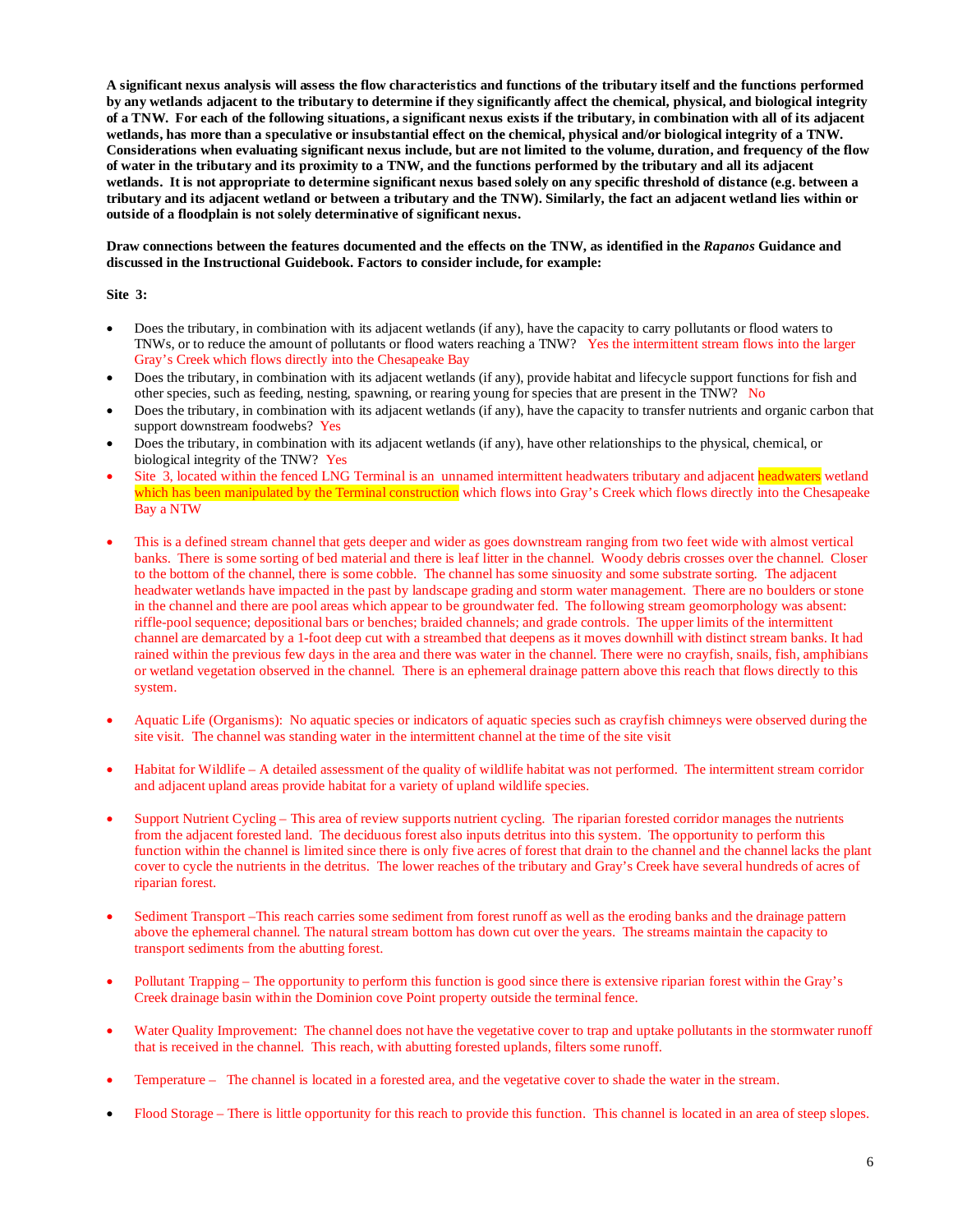- Groundwater Discharge: There was groundwater flow into the channel bed observed during the site inspection in the intermittent channel.
- Groundwater recharge: This channel does not store water to slowly release it for groundwater recharge, which could possibly contribute to base flow to surface water systems onsite during dry periods. However, the small size of the channel and contributing drainage area would not contribute ample groundwater recharge.
- Commerce This channel, on private property, has limited opportunities; however, it flows into Gray's Creek which flows directly into the Chesapeake Bay which does support fishing activities less than five miles from this area as well as supports boating in the tidal areas.
- Navigation This reach is not navigable.
- Recreation –Site 3 and the majority of Gray's Creek is located on private property which fenced or a restricted area, has limited recreational opportunities; however, if allowed, could support recreational activities such as hiking and bird watching proportionate to the riparian forested habitat, if the site was not restricted due to the LNG Terminal and storage facilities.
- Public Health The water quality functions of this reach, although limited, directly influences downstream areas; therefore, providing a direct benefit to the overall public health.
- Significant Nexus –Site 3; Based on the above and field experience in Southern Maryland, this approximate intermittent channel has significant nexus with the physical, chemical or biological integrity of the TNW. Site 3, is located within the fenced LNG Terminal is an unnamed intermittent headwaters tributary and adjacent headwaters wetland which has been manipulated by the Terminal construction which flows directly into Gray's Creek which flows directly into the Chesapeake Bay a NTW

•

**Note: the above list of considerations is not inclusive and other functions observed or known to occur should be documented below:**

- **1. Significant nexus findings for non-RPW that has no adjacent wetlands and flows directly or indirectly into TNWs.** Explain findings of presence or absence of significant nexus below, based on the tributary itself, then go to Section III.D: .
- **2. Significant nexus findings for non-RPW and its adjacent wetlands, where the non-RPW flows directly or indirectly into TNWs.** Explain findings of presence or absence of significant nexus below, based on the tributary in combination with all of its adjacent wetlands, then go to Section III.D: Site  $3$ , is located within the fenced LNG Terminal is an non-RPW unnamed intermittent headwaters tributary and adjacent headwaters wetland which has been manipulated by the Terminal construction which flows into Gray's Creek which flows directly into the Chesapeake Bay a NTW which is a significant nextus to the NTW.
- **3. Significant nexus findings for wetlands adjacent to an RPW but that do not directly abut the RPW.** Explain findings of presence or absence of significant nexus below, based on the tributary in combination with all of its adjacent wetlands, then go to Section III.D:

#### Site 4:

- **1.** Approximate linear 150-foot swale/upland drainage pattern above 1,528-foot ephemeral erosion gully and 179 linear feet of existing pipe under the Terminal service road constructed in 2006.
- **2.** The horizontal profile of the swale/ drainage feature at the head of the system is a wide, grassed swale, gently sloped and lacking a defined bed and bank. No indicators of surface hydrology in the channel other then the outflow pipe from a small man made storm water management pond and outflow pipes from two storm drains at the curb of the adjacent parking lots. There was no bed material sorting or hydrophytic vegetation, or hydric soils observed at the time of the site visit. There are no abutting or adjacent wetlands at the drainage pattern area. There are no boulders, stone, cobble or gravel in the drainage; there are no pool areas or woody debris. The following stream geomorphology was absent, sinuosity; riffle-pool sequence; substrate sorting; depositional bars or benches; braided channels; and grade controls. The drainage is set within a natural gentle slope area at the top and a steep sloped drainage down to Site #3, with a 1-foot head cut at the lower end of the drainage. It had rained within the previous few days in the area and there was no water in the ephemeral erosion channel. There were crayfish, snails, fish, amphibians or wetland vegetation observed in the channel.
- **3.** There is no evidence that this system is fed by groundwater and the character of the swale and erosion gully bottom is consistent throughout with significant scour. There were no sand bars, gravel bottom nor sediment mixing. The swale is the grassed area at the head of the system and the erosion channel is located within a forested area and the forested drainage area is less than 1 1/2 acres. There is no OHWM or bank and bed material. The upland drainage patterns do not have jurisdictional stream characteristics and the areas do not meet the criteria in the 1987 Corps of Engineers Wetland Delineation Manual and/or appropriate Regional Supplements.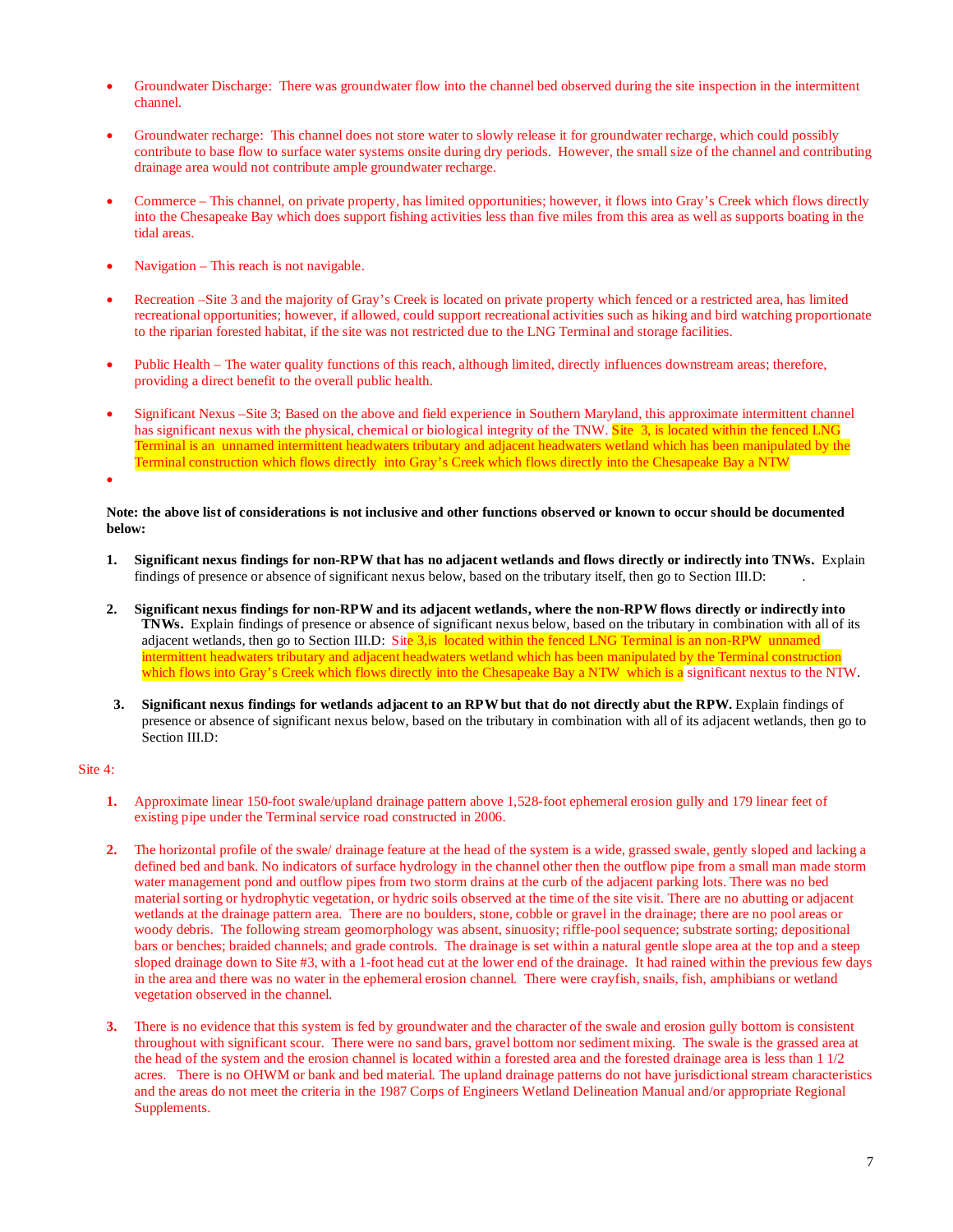- **4.** Aquatic Life (Organisms): No aquatic species or indicators of aquatic species such as crayfish chimneys were observed during the site visit. The channel was dry at the time of the site visit even though it had rained three days prior to the site visit.
- **5.** Habitat for Wildlife: A detailed assessment of the quality of wildlife habitat was not performed and no wildlife was observed at the channel during the Corps site visit. The drainage pattern is within a forested area. The erosion channel had no vegetative cover. The forested areas could provide habitat for a variety of upland wildlife species, however the entire system is located within the fended portion of the LNG Terminal.
- **6.** Support Nutrient Cycling: The opportunity to perform this function is poor since there is only 1 ½ acres of forest that drain to the ephemeral channel and the channel lacks the plant cover to cycle the nutrients in the detritus. This drainage pattern area does not support nutrient cycling; it is merely an area where water sometime flows through.
- **7.** Sediment Transport: The channel does not have regularly occurring flow regime that would support substantial sediment transport. This reach carries some sediment from the adjacent forest and storm water pond.
- **8.** Pollutant Trapping: The channel is located in an area of steep slopes and does not have the vegetative cover that would trap pollutants for uptake by the plants. This drainage pattern does not have the capacity to trap pollutants.
- **9.** Pollutant Filtration: The opportunity to perform this function is poor since there is only 1 1/2 acres of forest that drain to the channel and the channel lacks the plant cover to cycle the nutrients in the detritus.
- **10.** Water Quality Improvement: The ephemeral channel does not have the vegetative cover to trap and uptake pollutants in the stormwater runoff that is received in the channel.
- **11.** Temperature: Although the channel is located in a forested area, the channel is located on a steep slope and there is no retention of the ephemeral stream flow. The pattern does not influence the cold and hot weather conditions of waters down slope of the pattern.
- **12.** Commerce This pattern, on private property entirely within the Terminal facility fence, has limited opportunities.
- **13.** Flood Storage: There is little opportunity for this reach to provide this function. Flood storage capacity is limited because of the steep slope of the ephemeral erosion gully
- **14.** Navigation: This reach is not navigable.
- **15.** Recreation: This channel, on private property within the Terminal fence and the entire LNG Terminal property is a restricted access area, has limited recreational opportunities because of its small size and lack of a regular or seasonal water flow regime.
- **16.** Public Health: The channel does not perform functions that would improve the water quality of downstream areas because of the steep slopes and erosion nature of the upland drainage system. This reach has limited water quality functions and therefore, does not substantially influence down slope waters. It does not provide a direct benefit to the overall public health.
- **17.** Groundwater Discharge: This function was not confirmed in the field. Due to the steepness of the slope the ephemeral channel, there is little opportunity time for the water pond and infiltrate through the channel bed to the underlying water table below.
- **18.** Groundwater recharge: This channel does not store water to slowly release it for groundwater recharge, which could possibly contribute to base flow to surface water systems onsite during dry periods. .
- **19.** Significant Nexus Based on the above and field experience in Southern Maryland, this approximate linear 150-foot swale/upland drainage pattern and 528 linear feet of ephemeral erosion gully and 179 linear feet of existing pipe does not have significant nexus with the physical, chemical or biological integrity of the TNW.

# **D. DETERMINATIONS OF JURISDICTIONAL FINDINGS. THE SUBJECT WATERS/WETLANDS ARE (CHECK ALL THAT APPLY):**

**TNWs and Adjacent Wetlands.** Check all that apply and provide size estimates in review area: Site 1 is located in the Patuxent River which is a tidal waterbody which flows into the Chesapeake Bay which is tidal waterbody

- **1.**
- $\times$  TNWs: 756 linear feet width (ft),  $\overline{\boxtimes}$  Wetlands adjacent to TNWs: 0.06 acres.
- 2. **RPWs that flow directly or indirectly into TNWs.** Site 2 is a RPW tributary of St. Paul's Branch which flows into the Patuxent River
	- Tributaries of TNWs where tributaries typically flow year-round are jurisdictional. Provide data and rationale indicating that tributary is perennial: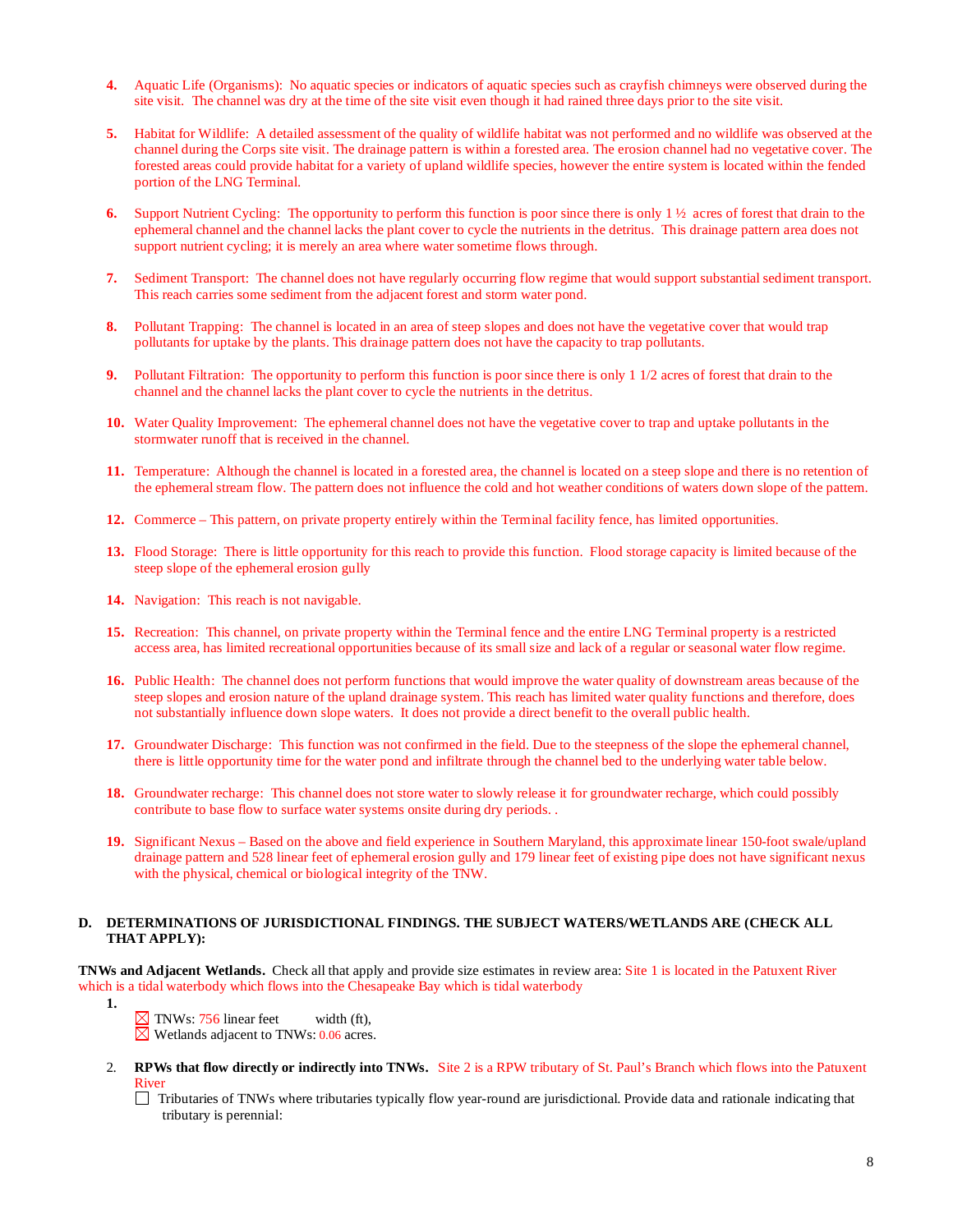$\boxtimes$  Tributaries of TNW where tributaries have continuous flow "seasonally" (e.g., typically three months each year) are jurisdictional. Data supporting this conclusion is provided at Section III.B. Provide rationale indicating that tributary flows seasonally: .

Provide estimates for jurisdictional waters in the review area (check all that apply):

- $\boxtimes$  Tributary waters: 598 linear feet with 12-foot width.
- □ Other non-wetland waters: acres.
	- Identify type(s) of waters:
- **3. Non-RPWs [7](#page-8-0) that flow directly or indirectly into TNWs.** Site 3 is a non-RPW tributary of Gray's Creek which flows into the Chesapeake Bay
	- $\boxtimes$  Waterbody that is not a TNW or an RPW, but flows directly or indirectly into a TNW, and it has a significant nexus with a TNW is jurisdictional. Data supporting this conclusion is provided at Section III.C.

Provide estimates for jurisdictional waters within the review area (check all that apply):

- Tributary waters: linear feet width (ft).
- □ Other non-wetland waters: acres.
	- Identify type(s) of waters: **.**
- **4. Wetlands directly abutting an RPW that flow directly or indirectly into TNWs.** Site 2 an intermittent tributary of St. Paul's Branch which flows directly into the Patuxent River
	- $\boxtimes$  Wetlands directly abut RPW and thus are jurisdictional as adjacent wetlands.
		- Wetlands directly abutting an RPW where tributaries typically flow year-round. Provide data and rationale indicating that tributary is perennial in Section III.D.2, above. Provide rationale indicating that wetland is directly abutting an RPW: **.**
		- $\boxtimes$  Wetlands directly abutting an RPW where tributaries typically flow "seasonally." Provide data indicating that tributary is seasonal in Section III.B and rationale in Section III.D.2, above. Provide rationale indicating that wetland is directly abutting an RPW: .

Provide acreage estimates for jurisdictional wetlands in the review area: 1.59 acres.

- **5. Wetlands adjacent to but not directly abutting an RPW that flow directly or indirectly into TNWs.** Site 3 is an unnamed tributary with adjcent nontidal wetlands of Gray's Creek which flows into the Chesapeake Bay which is a tidal waterbody.
	- Wetlands that do not directly abut an RPW, but when considered in combination with the tributary to which they are adjacent and with similarly situated adjacent wetlands, have a significant nexus with a TNW are jurisidictional. Data supporting this conclusion is provided at Section III.C.

Provide acreage estimates for jurisdictional wetlands in the review area: 0.06 acres.

- **6. Wetlands adjacent to non-RPWs that flow directly or indirectly into TNWs.** 
	- Wetlands adjacent to such waters, and have when considered in combination with the tributary to which they are adjacent and M. with similarly situated adjacent wetlands, have a significant nexus with a TNW are jurisdictional. Data supporting this conclusion is provided at Section III.C.

Provide estimates for jurisdictional wetlands in the review area: **0.06** acres.

- **7. Impoundments of jurisdictional waters. [8](#page-8-1)**
	- As a general rule, the impoundment of a jurisdictional tributary remains jurisdictional.
	- Demonstrate that impoundment was created from "waters of the U.S.," or
		- Demonstrate that water meets the criteria for one of the categories presented above (1-6), or
	- П Demonstrate that water is isolated with a nexus to commerce (see E below).

## **E. ISOLATED [INTERSTATE OR INTRA-STATE] WATERS, INCLUDING ISOLATED WETLANDS, THE USE, DEGRADATION OR DESTRUCTION OF WHICH COULD AFFECT INTERSTATE COMMERCE, INCLUDING ANY SUCH WATERS (CHECK ALL THAT APPLY):[9](#page-8-2)**

<sup>-&</sup>lt;br>7

<span id="page-8-0"></span><sup>&</sup>lt;sup>7</sup>See Footnote # 3.<br><sup>8</sup> To complete the analysis refer to the key in Section III.D.6 of the Instructional Guidebook.

<span id="page-8-2"></span><span id="page-8-1"></span>**<sup>9</sup> Prior to asserting or declining CWA jurisdiction based solely on this category, Corps Districts will elevate the action to Corps and EPA HQ for review consistent with the process described in the Corps/EPA** *Memorandum Regarding CWA Act Jurisdiction Following Rapanos.*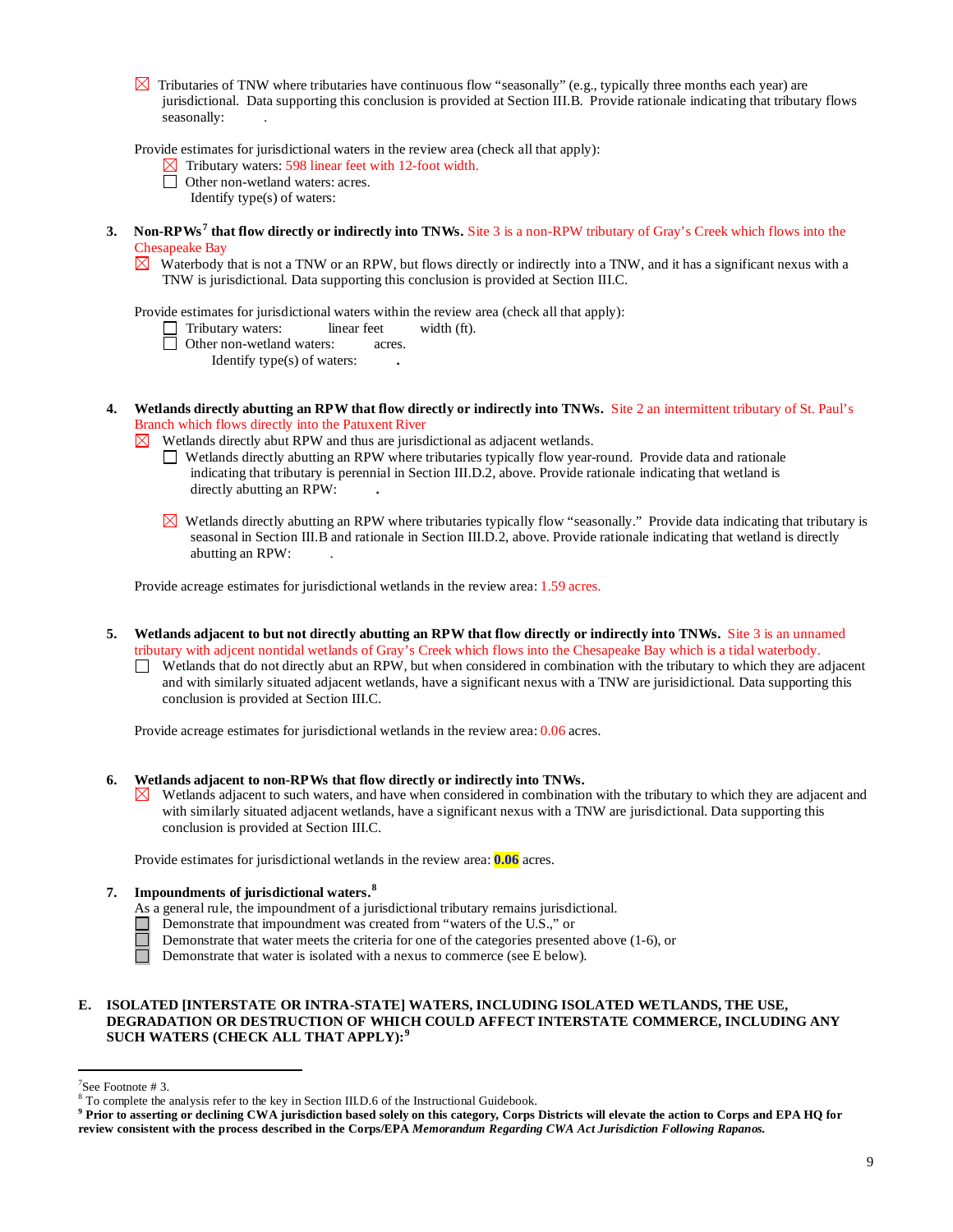which are or could be used by interstate or foreign travelers for recreational or other purposes.

 $\Box$  from which fish or shellfish are or could be taken and sold in interstate or foreign commerce.

which are or could be used for industrial purposes by industries in interstate commerce.

Interstate isolated waters.Explain: .

□ Other factors. Explain:

**Identify water body and summarize rationale supporting determination:** .

Provide estimates for jurisdictional waters in the review area (check all that apply):

Tributary waters: linear feet width (ft).

**Other non-wetland waters: acres.** 

Identify type(s) of waters:<br> *exiliands: acres.* 

**d Wetlands:** 

### **F. NON-JURISDICTIONAL WATERS, INCLUDING WETLANDS (CHECK ALL THAT APPLY):**

Site 4 is an ephemeral swale and erosional gully system which carries upland runoff flows into the intermittent stream Site #3 Site 4 the non-jurisdiction ephemeral swale and erosional gully system was the determined to not be a regulated waterway during the last Dominion Terminal expansion under CENABOP-RMS (Dominion/Cove Point Terminal/JD) 05-01430-19 dated 21 March 2005.

- $\Box$  If potential wetlands were assessed within the review area, these areas did not meet the criteria in the 1987 Corps of Engineers Wetland Delineation Manual and/or appropriate Regional Supplements.
- Review area included isolated waters with no substantial nexus to interstate (or foreign) commerce.

**Prior to the Jan 2001 Supreme Court decision in "***SWANCC*," the review area would have been regulated based solely on the "Migratory Bird Rule" (MBR).

 $\boxtimes$  Waters do not meet the "Significant Nexus" standard, where such a finding is required for jurisdiction. Explain: Site 4.

Does the tributary, in combination with its adjacent wetlands (if any), have the capacity to carry pollutants or flood waters to TNWs, or to reduce the amount of pollutants or flood waters reaching a TNW? There no adjacent wetlands, there were no hydric soils or wetland vegetation and no visible water flow at the time of the site inspection. The swale carries only upland surface water runoff. There was no high water mark or any subsurface water flow. The fall from the swale to the existing pipe under the service road creates an erosional gully with an approximately 6-7% slope therefore; there is no retention of the stormwater runoff. There is visible erosion in the lower portion forming an erosional gully, there are visible tree roots, but there is no wetland vegetation and there is no high water mark. The drainage pattern has no sorting of bed material. There are no boulders, stone, cobble or gravel in the drainage; there are no pool areas or woody debris. The following stream geomorphology was absent: continuous bed and bank, sinuosity; riffle-pool sequence; substrate sorting; depositional bars or benches; braided channels; headcuts; and grade controls. There is no evidence that flow within this system is fed by groundwater and the character of the swale bottom is consistent throughout with upland grass and the erosion gully displayed significant scour. There were no sand bars, gravel bottom nor sediment mixing. The swale is located above the forest area and erosion gully id located within a forested area and the forested drainage area is less than 1 1/2 acres. There are no OHWM or bank and bed material. The upland drainage pattern swale and erosion gully system does not have jurisdictional stream characteristics and the areas do not meet the criteria in the 1987 Corps of Engineers Wetland Delineation Manual and/or appropriate Regional Supplements.

Does the tributary, in combination with its adjacent wetlands (if any), provide habitat and lifecycle support functions for fish and other species, such as feeding, nesting, spawning, or rearing young for species that are present in the TNW?No. The ephemeral water flow is too short duration to support any aquatic species. The swale and erosional gully system carries only upland surface water runoff. There was no high water mark or any subsurface water flow. From the swale to the existing pipe under the service road creates an erosional gully which has an approximately 6-7% slope therefore; there is no retention of the stormwater runoff. A detailed assessment of the quality of wildlife habitat was not performed and no wildlife was observed at the channel during the Corps site visit. The drainage pattern is within a forested area. The erosion channel had no vegetative cover. The forested areas could provide habitat for a variety of upland wildlife species, however the entire system is located within the fended portion of the LNG Terminal.

Does the tributary, in combination with its adjacent wetlands (if any), have the capacity to transfer nutrients and organic carbon that support downstream foodwebs? No. The swale and erosional gully system carries only upland surface water runoff. There was no high water mark or any subsurface water flow. The fall from the swale to the existing pipe under the service road is approximately 6% therefore there is no retention of the stormwater runoff. The opportunity to perform this function is poor since there is only  $1\frac{1}{2}$ acres of forest that drain to the ephemeral channel and the channel lacks the plant cover to cycle the nutrients in the detritus. This drainage pattern area does not support nutrient cycling; it is merely an area where water sometime flows through

Does the tributary, in combination with its adjacent wetlands (if any), have other relationships to the physical, chemical, or biological integrity of the TNW?No. There no adjacent wetlands, there were no hydric soils or wetland vegetation and no visible water flow at the time of the site inspection. The swale and erosional gully system carries only upland surface water runoff. There was no high water mark or any subsurface water flow. There was no high water mark or any subsurface water flow. The fall from the swale to the existing pipe under the service road creates an erosional gully with an approximately 6-7% slope therefore; there is